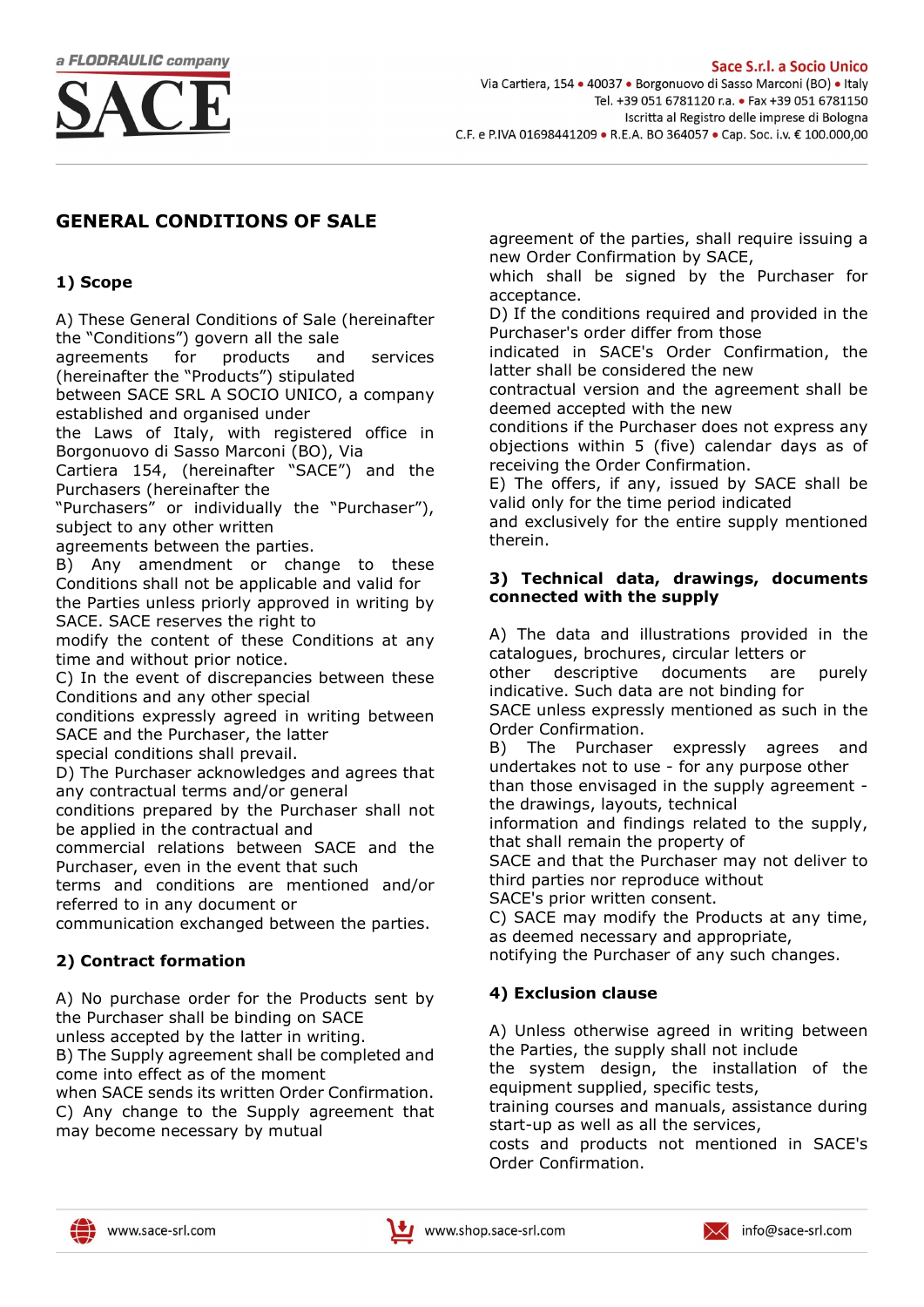

B) Packaging costs, taxes, duty stamps, customs' charges and duties as well as any other additional cost are not included in the prices unless otherwise specified in SACE's Order Confirmation.

### 5) Prices and conditions of payment

A) The prices shall be those mentioned in SACE's Order Confirmation and in the offer, if still valid.

B) Unless otherwise agreed in writing between the Parties, all the prices are ex SACE's warehouse (EXW INCOTERMS).

C) Unless otherwise agreed, payments shall be made by the Purchaser within the

deadlines envisaged and with the methods mentioned in SACE's Order

Confirmation.

D) In the event of delayed payments, the Purchaser shall be bound to pay interests on

arrears. These shall be calculated and rightfully applied without issuing a formal

notice of default as provided for by Legislative Decree No. 231/2002 (enforcing

Directive 2000/35/CE on combating late payments in commercial transactions) and

shall be in addition to all banking expenses incurred. SACE shall always have the

faculty to claim further and greater damages suffered and to terminate the

agreement pursuant to Article 10 A) below.

E) The Purchaser shall be bound to pay the amounts due for the purchase made on

the deadlines agreed. Before making any such payment, the Purchaser may not

file, not even as an exception, any suits against SACE.

F) SACE shall handle orders and issue their Order Confirmation only if the value of the

order commissioned exceeds the minimum amount required for order

management, i.e. € 155.00 net.

G) SACE reserves the right, notifying the Purchaser one month before delivery, to

change the price of the Products as a consequence of any increase in costs due to any reason outside SACE's control, there including, by way of example and not

limited thereto: fluctuations in foreign exchange rates, currency regulations,

change in customs' duties, major increases in the costs of materials, raw materials

or labour or any other change in the suppliers' delivery terms.

## 6) Delivery terms

A) Unless otherwise agreed between the Parties, the delivery times shall be calculated

as of the date of Order Confirmation, unless the Purchaser has to pay part of the

price by way of advanced payment; in this case, the delivery term shall be

calculated as of the date on which such payment was made.

B) The delivery terms shall be automatically and rightfully extended in the following cases:

1) if the Purchaser fails to provide the data or materials required for the

supply, or if the Purchaser requests changes when the work is already in

progress, or in the case of delayed responses to the requests for approval of

the drawings or execution layouts;

2) if events that do not depend on SACE's goodwill and diligence, there

including delays of sub-contractors, prevent any deliveries on the deadlines

established or make such deliveries too onerous; 3) in the case of force majeure events,

such as strikes, currency crises, earthquakes, fires, floods, wars, embargo, military mobilization,

insurrections and any events that are not linked to SACE's will.

In the aforementioned cases, SACE shall have the right to withdraw from the

agreement without any obligation to refund damages.

C) In the event that the Purchaser has not regularly settled the payments pertaining

to other supplies, the delivery terms shall be suspended and SACE may delay all

deliveries until the Purchaser pays the amounts due. In the worst case, SACE may

cancel the agreement in force in advance.

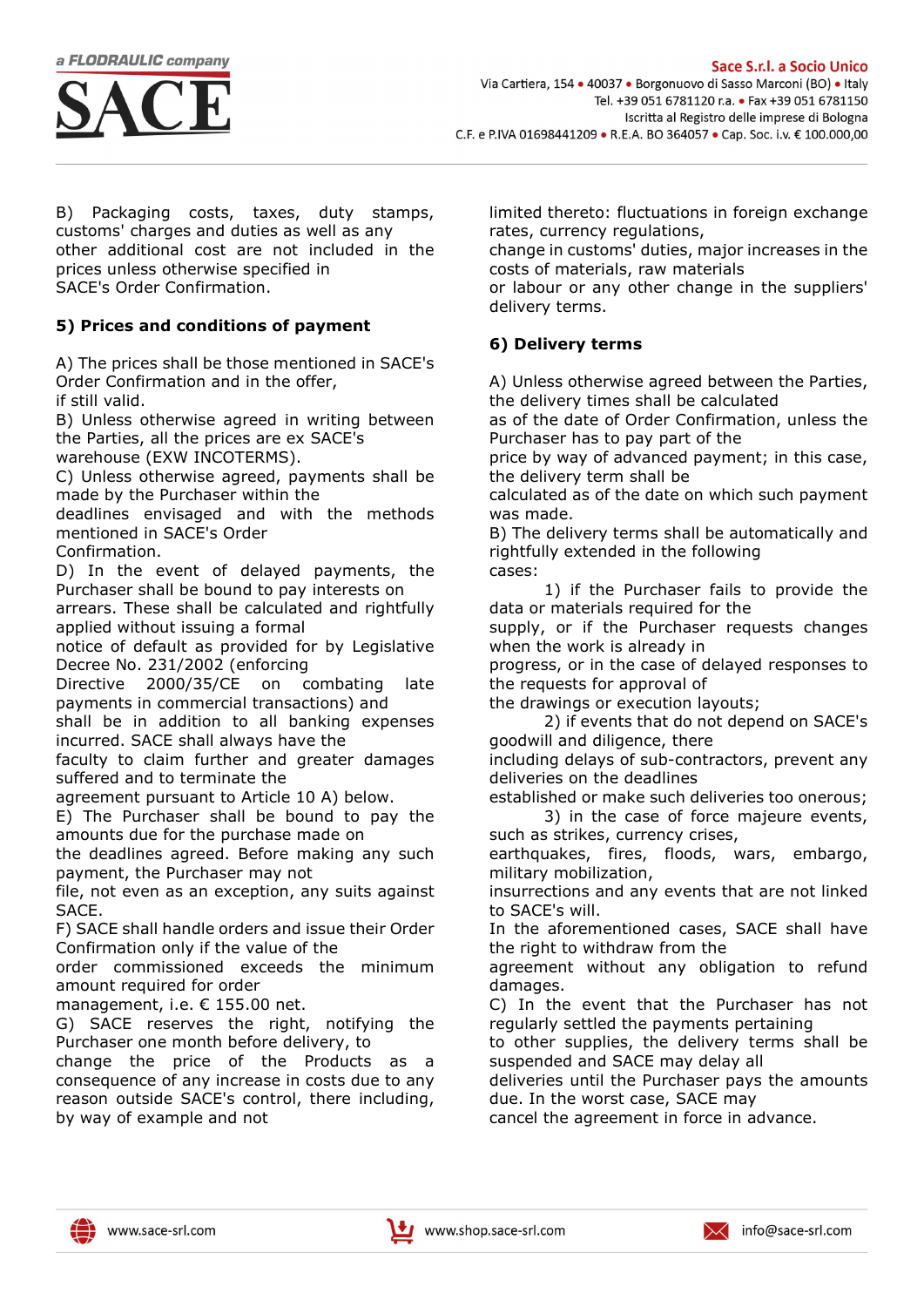



D) Should the Purchaser refuse to accept the delivery agreed when the goods are

ready, the related amounts shall be paid as if the Products had been delivered.

E) Should the Purchaser not accept the delivery of the Products due to causes

attributable to the same or, in any event, due to causes that do not depend on

SACE's will, the Purchaser shall bear the risks and costs connected with their custody.

F) If the contractual relation is terminated, the Purchaser undertakes to

unconditionally collect the goods in progress or on stock, in the quantities

previously agreed with SACE, by and not later than 90 days following either the

agreement termination, or a change in the technical parameters, or withdrawal

from the agreement.

After this deadline, SACE shall have the right to ship all the materials they have on

stock, and to claim payment against the Products delivered.

#### 7) Shipment, Packaging, Transfer of Risk, Solve et Repete

A) Unless otherwise agreed between the Parties, the Products shall be delivered ex

SACE's warehouse (EXW INCOTERMS), also when the agreements provide that

shipment shall be fully or partially managed by SACE.

B) Shipments made carriage forward shall always be at the risk and under the liability

of the Purchaser; when this type of shipment is used, any claims for Product

tampering or missing Products shall always be addressed directly by the Purchaser

to the reference carrier or forwarding agent.

C) Immediately after receipt, the Purchaser shall check the goods and send a written

claim in the event that discrepancies are found in the Product quantities received,

within 5 (five) working days following the delivery date; if no claim is sent within

five working days after delivery, the goods shall be deemed accepted for all legal effects and purposes.

D) If the Purchaser does not provide any instructions, we may not be held liable for

the means of transport chosen nor for the rates applied by the carriers or

forwarding agents.

In the event that the agreement provides that the freight costs shall be borne,

even only partially, by SACE, the means of transport shall be chosen by SACE only.

Should the Purchaser wish to use a different means of transport, all the additional

costs incurred shall be charged to the same.

E) Any transport insurance shall be subscribed only on request of the Purchaser, shall

be made in the name of the Purchaser and shall be paid by the same.

F) Any claims or disputes shall not entitle the Purchaser to suspend or delay the

payments due.

G) SACE shall pack the products based on their standard commercial practice.

Special packaging or delivery instructions requested by the Purchaser shall be

mutually agreed by the Parties and the related costs shall be separately invoiced to the Purchaser.

H) Unless otherwise agreed by the Parties in writing in the Offer or in the Order

Confirmation, the risk for Product deterioration, damage or loss shall be transferred

to the Purchaser "ex works" (INCOTERMS 2000), i.e. ex SACE's warehouse.

## 8) Retention of title

A) The Products within the scope of this Agreement are subject to "Retention of Title", therefore they shall remain the property of SACE until the price agreed has been

paid in full.

B) The Purchaser shall be responsible for safeguarding the Products as soon as they

are made available to them and shall be bound to keep the goods received at arm's

length and agrees to allow SACE's personnel or persons entrusted by the same

company to inspect such Products at any time, until the supply has been paid in full.



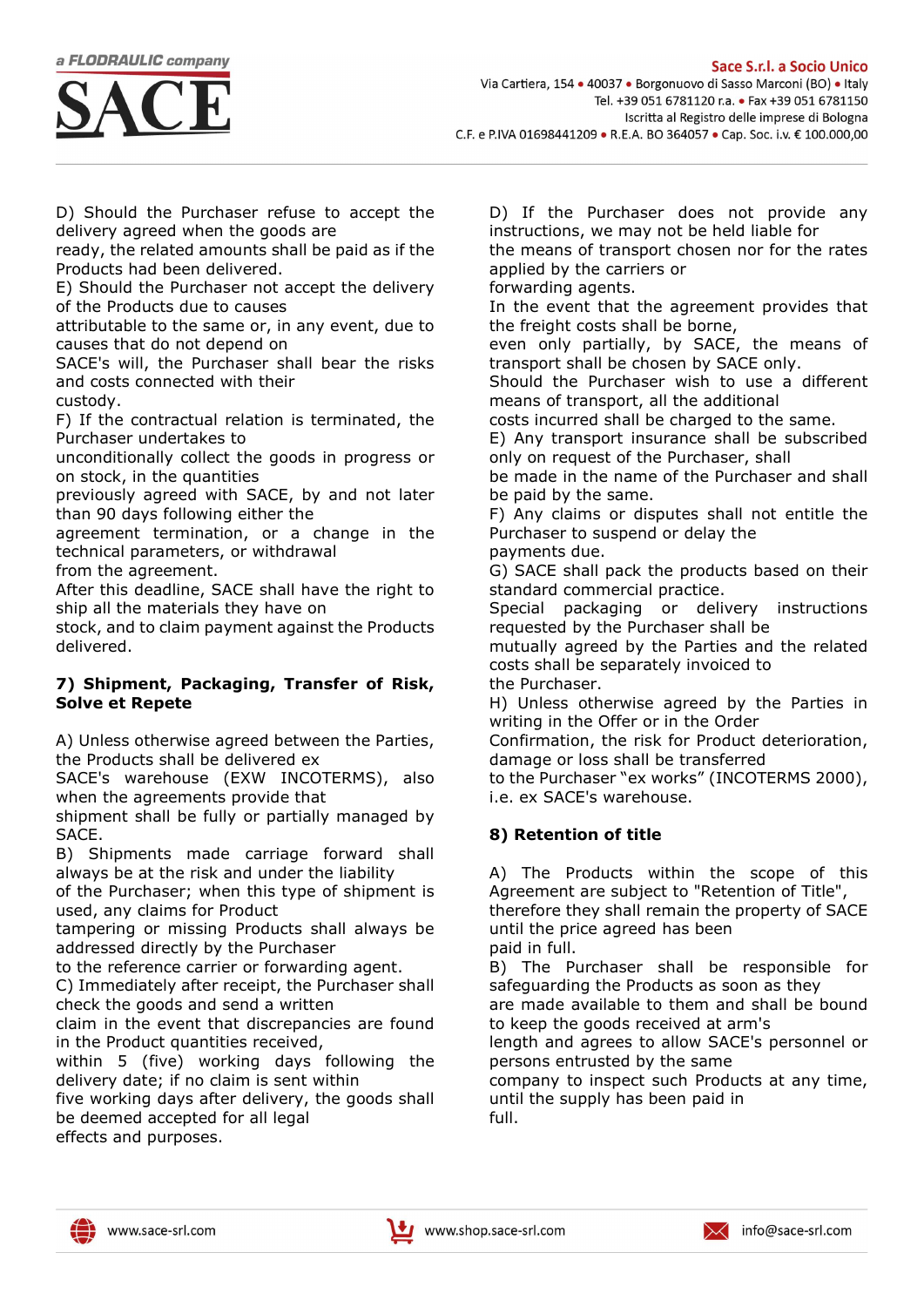a FLODRAULIC company



C) The Purchaser may not sell, donate, exchange, transfer, pledge, seize, alter or bind in any other manner the Products within the scope of this Agreement as long as

their price has not been paid in full, unless SACE provides a written consent for this

purpose.

D) In the event that preventative and/or executive measures are taken against the Purchaser using the goods received, the Purchaser agrees and undertakes to notify the bailiff that they are only depository of the goods and to inform SACE of this

circumstance within 24 hours, by telefax, certified e-mail or registered letter with notice of receipt.

## 9) Warranty

A) To be entitled to the Warranty, and on penalty of warranty nullity, the Purchaser

shall strictly observe the provisions given at the address:

http://www.sace-srl.com/download/generalwarranty-conditions/

B) The warranty for faults and defects of any nature and extent has a one-year term

as of the delivery date of the goods and is exclusively limited to repairs or free

replacement of the parts acknowledged to be non-conform due to material or

manufacturing defects.

C) Product replacements or repairs shall be carried out ex SACE's works: the costs

and risks for transporting the Products deemed defective shall be borne by the

Purchaser. However, if SACE - in agreement with the Purchaser - deems that it is

more appropriate to perform the replacement or repair works at the Purchaser's

facilities, the latter shall bear the travel and lodging expenses, as well as the hourly

labour cost (previously agreed) for the technical staff that SACE will make

available. In addition, the Purchaser shall provide SACE with all the means and

additional staff that may be required to perform the works as quickly and safely as possible.

D) SACE's warranty obligations shall become null and void in the following cases:

1) if the goods are returned without their identification labels;

2) if the Products were incorrectly assembled or improperly used, or if they

were subject to poor maintenance or were modified without SACE's approval.

3) if the goods returned were disassembled or tampered with;

4) if the Products were hit or knocked;

5) if the electric parts were subject to voltage peaks or were wrongly connected.

E) In addition, SACE may not be held liable for Product conformity defects that are

due to normal wear and tear of those parts that, because of their nature, are

subject to fast and continuous wearing out.

F) In the event of proven non-conformity of the Component, any invoices from the

Purchaser shall not be accepted. At SACE's sole discretion, if the Product found

defective and therefore to repair or replace under warranty cannot be supplied, a

credit note may be issued and wire transferred with a due date matching the

supply terms.

G) Under no circumstance may a warranty claim entitle the Purchaser to cancel or

decrease the quantity of Products ordered, nor to claim indemnifications or

compensations of any nature.

H) The Purchaser agrees and undertakes not to use the Products purchased for any

purpose other their intended use, and not to modify their construction or operation.

Should the Purchaser fail to observe the aforementioned conditions, their right to

the warranty shall become null and void.

## 10) Express termination clause

A) The Supply agreement shall be immediately and rightfully terminated pursuant to

Article 1456 of the Italian Civil Code by means of a written declaration by SACE,

whereby the company states that they want to apply this express termination clause in the event that the Purchaser:



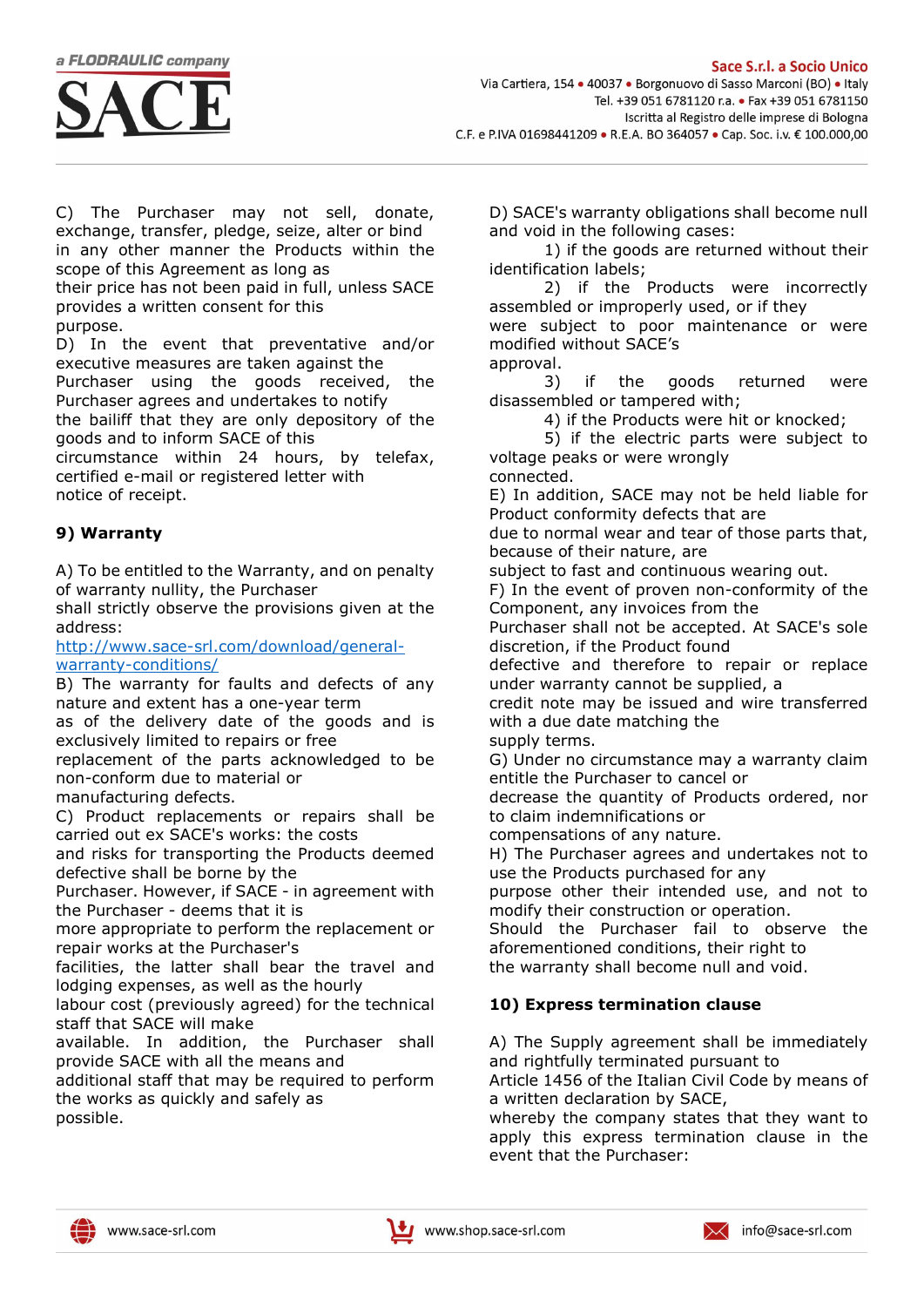

1) fails to pay or delays payment of the amounts due;

2) delays collection or fails to collect the Products within the terms provided for under Article 6;

3) does not observe the confidentiality obligations provided for under Article 3 B). SACE will evaluate and claim consequential damages following the above

resolutions.

B) The Agreement shall be terminated in the event that the Purchaser is in liquidation

or is subject to any bankruptcy proceedings. C) In the event that the Purchaser reduces the

warranty provided on stipulation of the Agreement or does not provide the warranties envisaged, SACE shall have the

faculty to withdraw from the Agreement without prior notice.

## 11) SACE's liability and disclaimer

A) SACE may be held liable only in relation to the proper operation of the Products, of

the hydraulic and electronic systems and components supplied, based on the

characteristics and performances expressly indicated in the Order Confirmation.

B) SACE may not be held liable for any defective operation of machines or systems

manufactured or assembled by the Purchaser or by third parties using the Products

supplied by SACE, even if the individual Products have been connected according to

the layouts or drawings provided by SACE.

C) The Purchaser/manufacturer of the machine/vehicle in which the electronic controls with application software developed by SACE have been installed shall be held fully

liable for all the consequences which may derive from the use of the

machine/vehicle.

Accordingly, SACE may not be held liable for any direct or indirect consequences

caused by faults or malfunctions of the machine/vehicle.

It is therefore the Purchaser's/manufacturer's responsibility to appropriately

evaluate the risks and take all suitable measures to assure and safeguard the

safety of personnel and of their facilities and equipment in the working place,

pursuant to applicable legislation.

D) The Purchaser agrees and undertakes to hold SACE harmless from and against any

claims/and or legal suits filed against SACE by the end user and/or by third parties

in relation to alleged defects found in the machinery.

E) Furthermore, the Purchaser agrees and undertakes to hold SACE harmless from

and against any claims/and or legal suits filed against SACE for the alleged

violation of exclusivity rights as well as of industrial and intellectual property rights involving the machinery.

F) In any event, both on a contractual and extracontractual basis and subject to the

provisions of Art. 1229 of the Italian Civil Code, SACE's liability in relation to the

Purchaser may not exceed half of the amount actually paid by the customer to

SACE for performing the work or service entrusted.

## 12) Privacy

A) SACE and the Purchaser mutually acknowledge, in compliance with Art. 13 of

Leg.Decree No. 196 dated 30/06/2003 (Privacy Law, on the Protection of Personal

Data) that all personal information provided shall be handled exclusively within the

scope of the agreement for the supply of goods and services and for the purpose of

complying with applicable legislation.

The information provided shall be processed in written form and/or on paper, IT,

electronic or telecommunication means; in any event, it shall always be stored using

proper and secure means. The data and information processed may not be disclosed

to third parties, unless this is required to meet legal, accounting, administrative and other Law obligations.

Providing personal data is mandatory as regards all legal and contractual

requirements.

Accordingly, refusing to provide such information in full or in part may prevent SACE